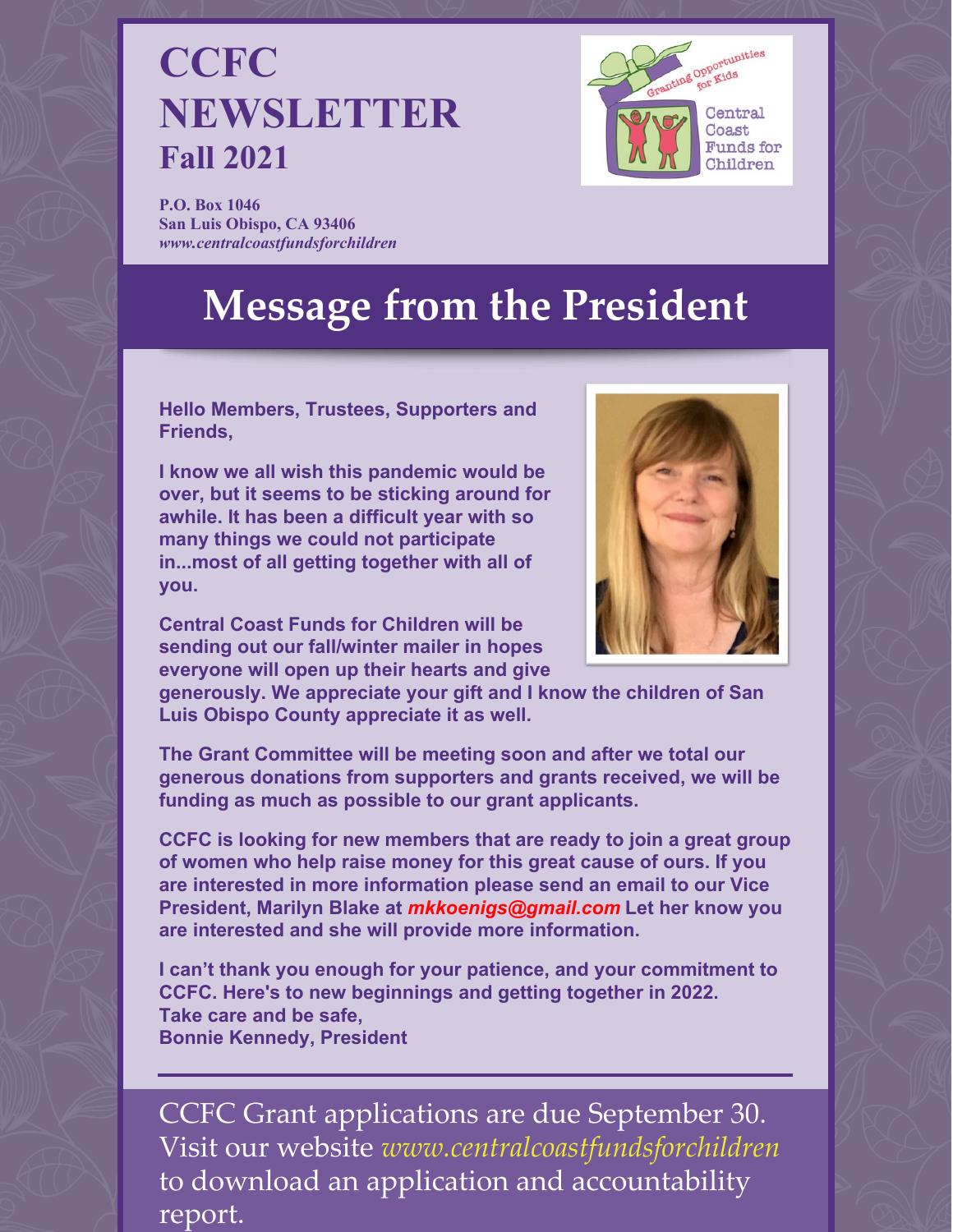# **CCFC is Recipient of CA RELIEF GRANT**

**CCFC is the recipient of a \$15,000 grant from the CA Grant Relief Program. Governor Newsom signed into law a comprehensive package providing urgent relief for the small businesses of CA. Grants from \$5,000 to \$25,000 were awarded to eligible small businesses and nonprofits impacted by**



**COVID-19 and the related health and safety restrictions. One hundred percent of these funds will be used to augment the amount of money we are able to award to our grant applicants for 2021. We are so grateful to be awarded this grant.**

### **Gold and Silver Fundraiser**



### *CCFC is sponsoring an ongoing silver and gold fundraiser!*

Items in that jewelry box that you haven't worn in years? Broken or missing pieces of gold or silver jewelry? Sterling silver

objects like, spoons, forks or serving pieces?

In 2020, CCFC held a gold and silver fundraiser with our members. It was so successful that we decided to extend it to our supporters. It's so easy! Contact a CCFC member or Corinne Cilli (see link below). We will collect your unwanted silver or gold pieces and Corinne, our chairperson, will be responsible for weighing them, filling out the paperwork and shipping them to a very reputable jewelry supply company that buys scrap silver or gold at a premium rate. Some items may be sold on Ebay for a higher value. We are only collecting sterling silver or karat gold  $\sim$  NO costume jewelry.

All proceeds from your donations will help fund our grant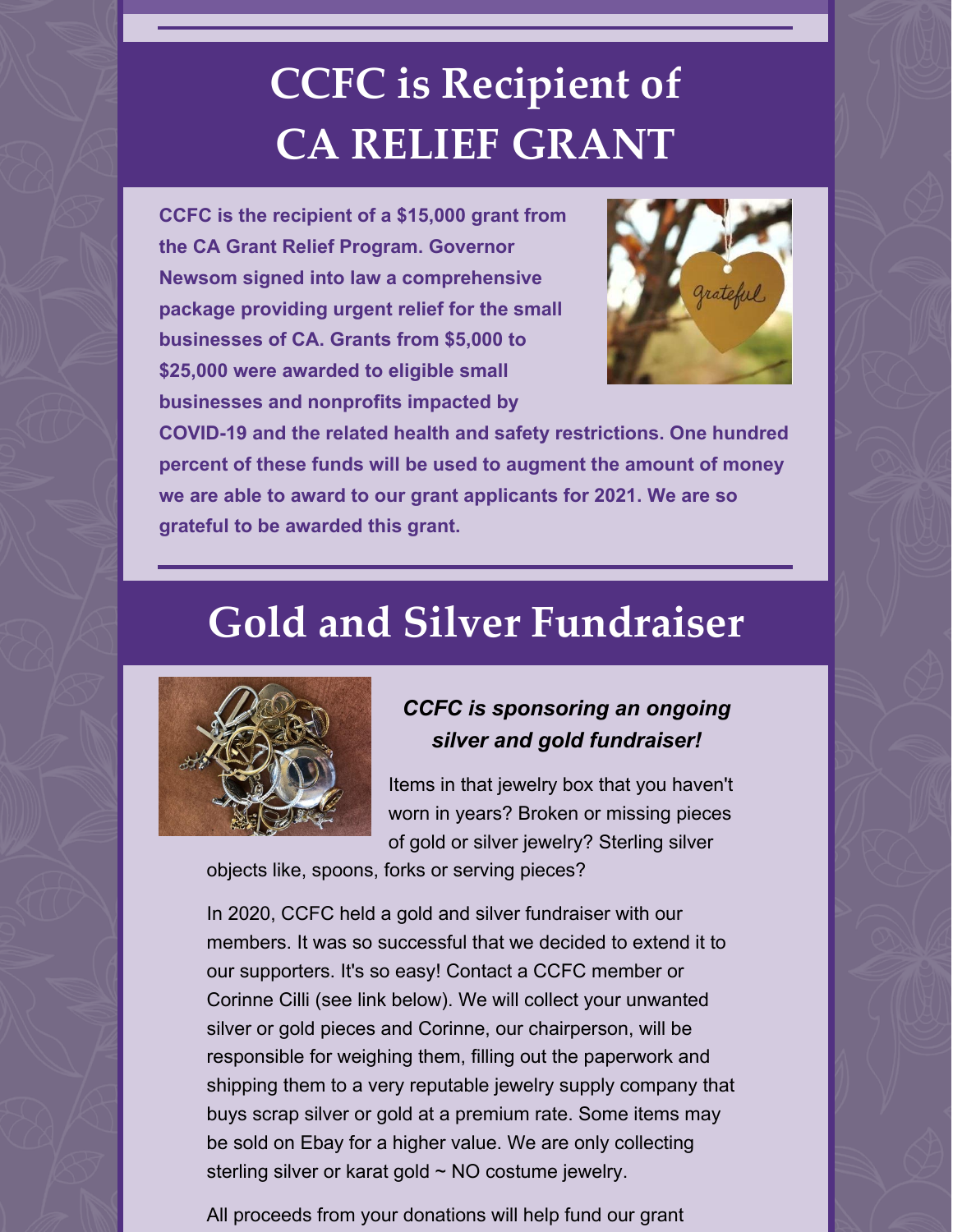awards this year. All donations are tax deductible and a receipt for the value of the donated items will be provided.

Please email Corinne Cilli to arrange for pick up or drop off.

#### *[corinnecilli@hotmail.com](mailto:corinnecilli@hotmail.com)*

**Donations will be collected on an ongoing basis throughout the year.**

## **Membership Openings**

Turn your compassion into action  $\sim$ join Central Coast Funds for Children. We have a limited number of membership openings and are looking for women who care about helping children at risk and would like to get involved with a group of like-minded women who also like to have fun!



### *The mission of Central Coast Funds for Children is to raise funds to help provide a hopeful pathway for children in need in San Luis Obispo County.*

Central Coast Funds for Children (CCFC) is an outstanding non-profit organization dedicated to improving the lives of children in need of special services in San Luis Obispo County. Monies raised by CCFC are awarded in the form of grants to various agencies and organizations that provide for the basic needs of children in our county. These needs include food, clothing, medical and dental care, school supplies, therapy and guidance counseling, camp experiences, enrichment activities, and the arts. In 2020 we contributed to 21 local organizations totaling \$57,000. Since 1994, a total of \$1,889,665 has been awarded.

**For more information, visit our website.**

*[www.centralcoastfundsforchildren](http://www.centralcoastfundsforchildren/)*

**If you are interested in joining CCFC, contact Marilyn Blake (see link below).**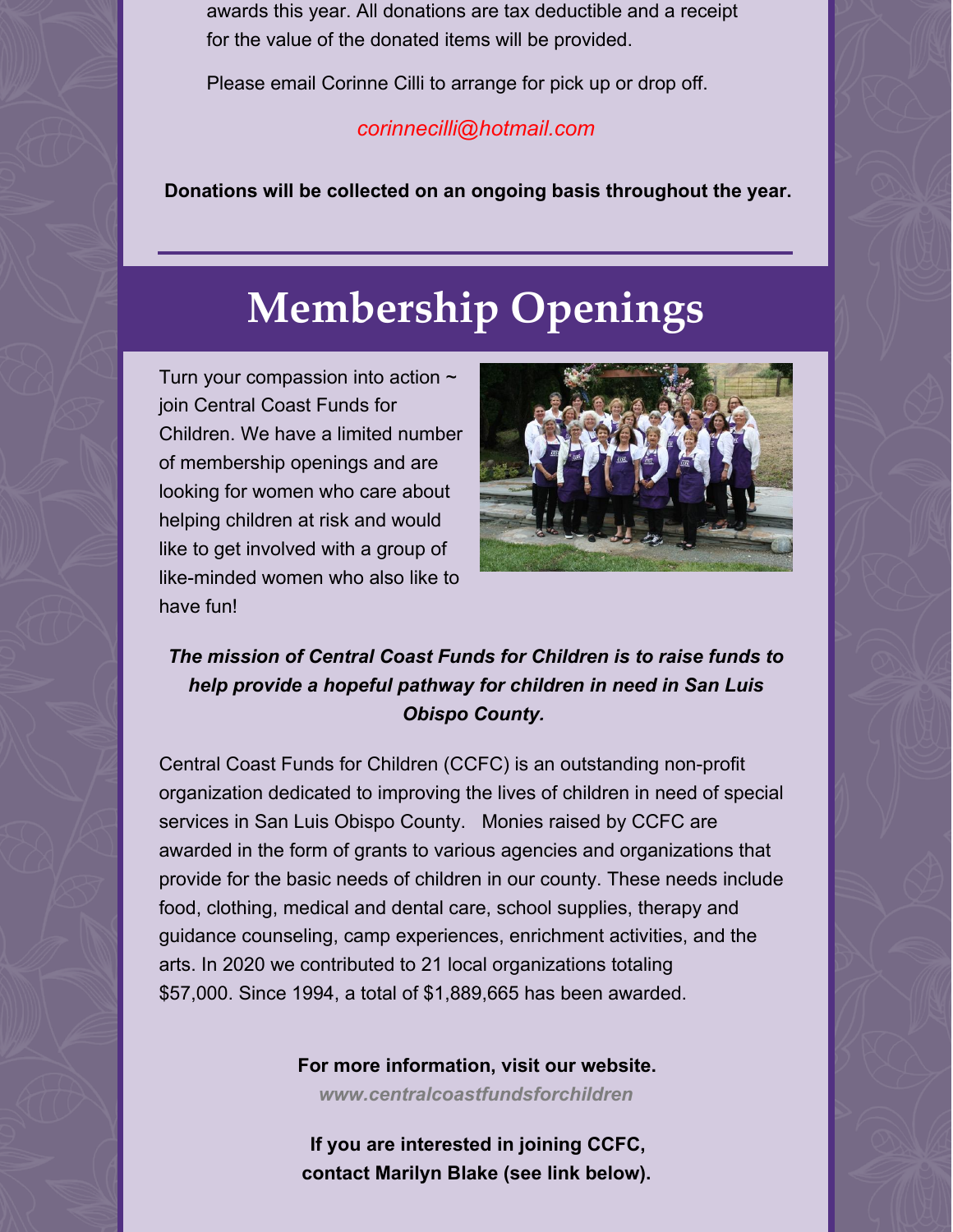**An informational meeting ~ date, time and location ~ will be determined at a later date.**

[mkkoenigs@gmail.com](mailto:mkkoenigs@gmail.com)

## **CCFC Donors 2021**

#### **Committed \$500+**

Christine Williams Thornton-Whitehead Family Trust Vetter Administrative Trust Terry Reeves Harold J. Miossi Charitable Trust Ann Whitehead Cruttenden Jones CPAs

**Compassionate \$300-\$499** Network for Good

#### **Caring \$35-\$99**

Cynthia Miller Jean Lardon Ann Whitaker Sylvia Drucker Sharon Chirpich Dr. & Mrs. Don Miller

#### **Faithful \$100-\$299** Rosalyn Carroll Mary Osler

# **In Memoriam and In Honor Of**



#### *Donor:*

Ricki and Don Pace

Cyndi Framme

Deronda and Steve Burdette

Linda Booker

#### **I***n Memory Of:*

Bob Bevan

Rick Framme

Scott Burdette Trudi Travis Lee Jeberjohn Carl Berry Dave Booker Claudia Tedford

David R. Booker